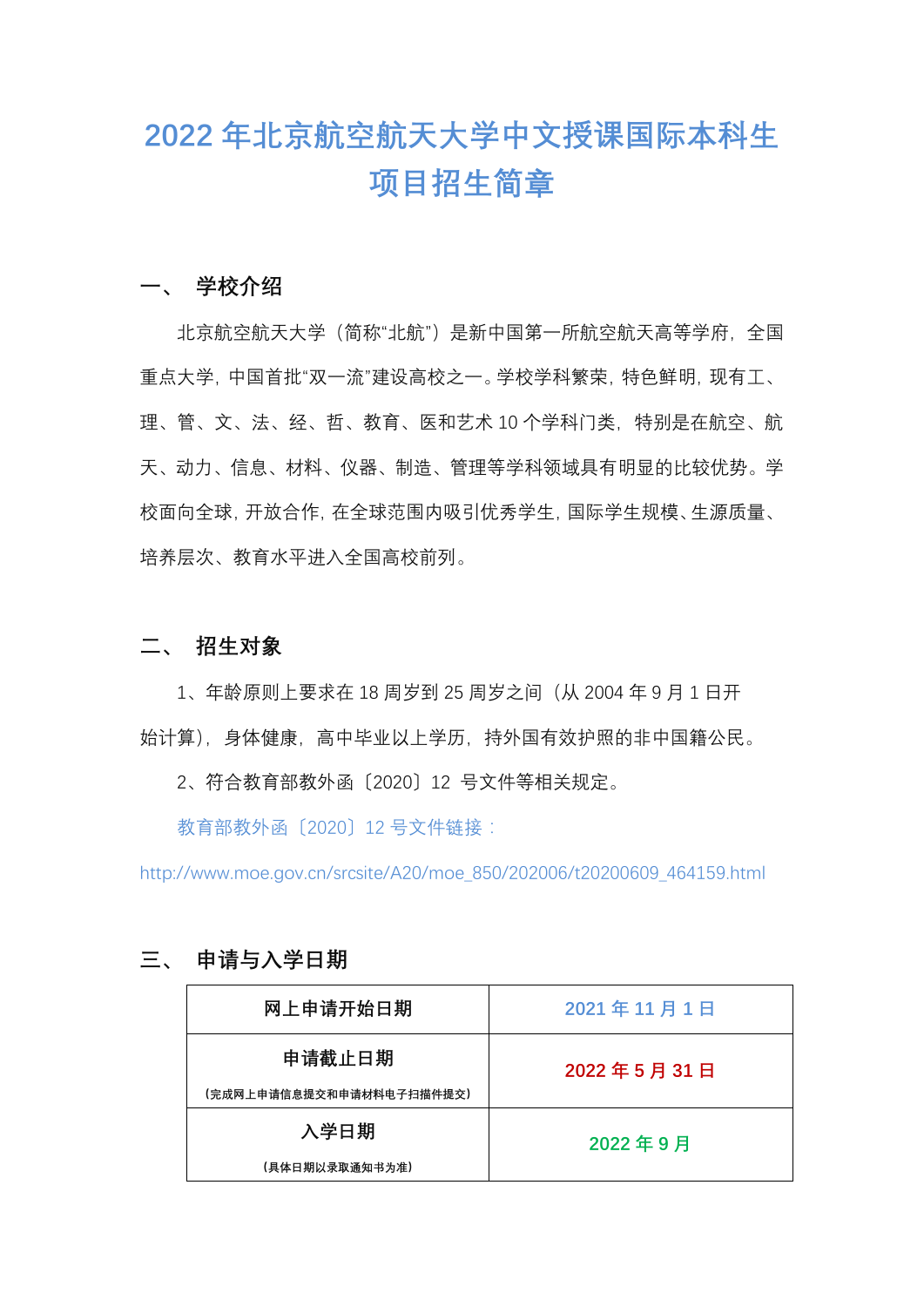#### **四、 申请步骤**

#### **第一步:网上申请**

登录 http://admission.buaa.edu.cn/,按照网上要求填写报名信息表。

**第二步:在线提交申请材料**

按照要求在线上传相关材料的原件扫描件:

1. 《北京航空航天大学留学生入学申请表》(本科生)(由网上申请系统自动生 成,无需单独填写)

2. 普通护照复印件(有效期为 2022 年 9 月 30 日后),在中国大陆境内申请者还 需要提供当前有效的签证页或者居留许可页复印件

3. 最高学历证书(原件或复印件的公证件),中、英文以外的文本还需提供公证 过的翻译件

\*应届毕业生可提供本人所在学校出具的预计毕业证明的证明原件(入学报到时 提交高中毕业证书原件)

4. 高中阶段全部课程的成绩单(原件或复印件的公证件),中、英文以外的文本 还需提供公证过的翻译件

5. 外国人体格检查表及血液检查报告

6. 新版五级以上(含五级)HSK 证书

7. 经济担保人担保函及银行存款证明

8. 无犯罪记录证明

9. 诚信承诺书, 用以保证申请人所提供的材料真实有效。如发现申请材料存在 真实性问题,申请资格将被立刻取消

10. 2022 年 9 月 1 日未满 18 岁的申请者,需提交《监护人保证书》公证书,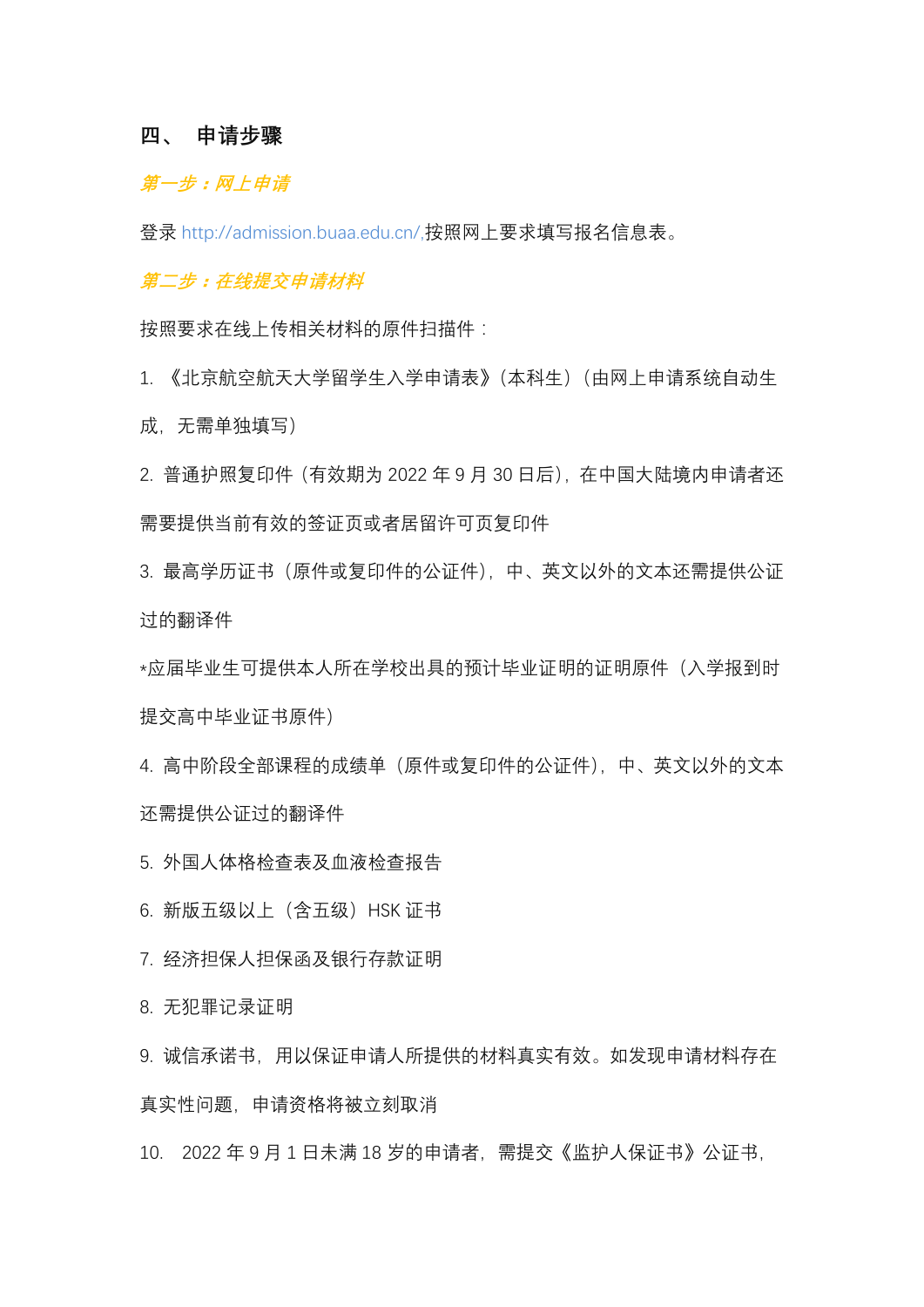监护人应为在北京居住、有经济来源的成年人

11. 北京航空航天大学要求提交的其他补充材料

\*2022 年申请无需提交纸质版申请材料

\*网上申请提交成功后,请务必及时关注网上申请系统的状态变化及个人邮箱。

#### **五、 费用**

1、报名费: 400 元人民币,网上支付。(无论申请成功与否,报名费一律 不予退还)

2、学制与费用:

学制:4年, 学习期限最长为6年

学费:

理工、经管、文法类专业:25,000 元/年

生物与医学工程学院专业、艺术类专业:30,000 元/年

保险费:3200 元/4 年。所有学生必须购买医疗保险。

3、住宿费:

留学生公寓双人间(带卫生间): 750 元/人/月\* \* 留学生公寓住宿需提前申请。住宿费可能调整,且该费用不含水电费。

#### **六、 奖学金**

北京航空航天大学为学习态度端正、成绩优秀、综合表现突出的国际新生设 立一定名额的新生奖学金,奖学金额度为第一学年学费不同程度的减免(免 100%、 80%、50%、20%)。成绩和表现优异者,经面试,可申请获得第一学年免学费和 生活费(每月 2500 元人民币)奖学金。奖学金详细信息及《新生奖学金申请表》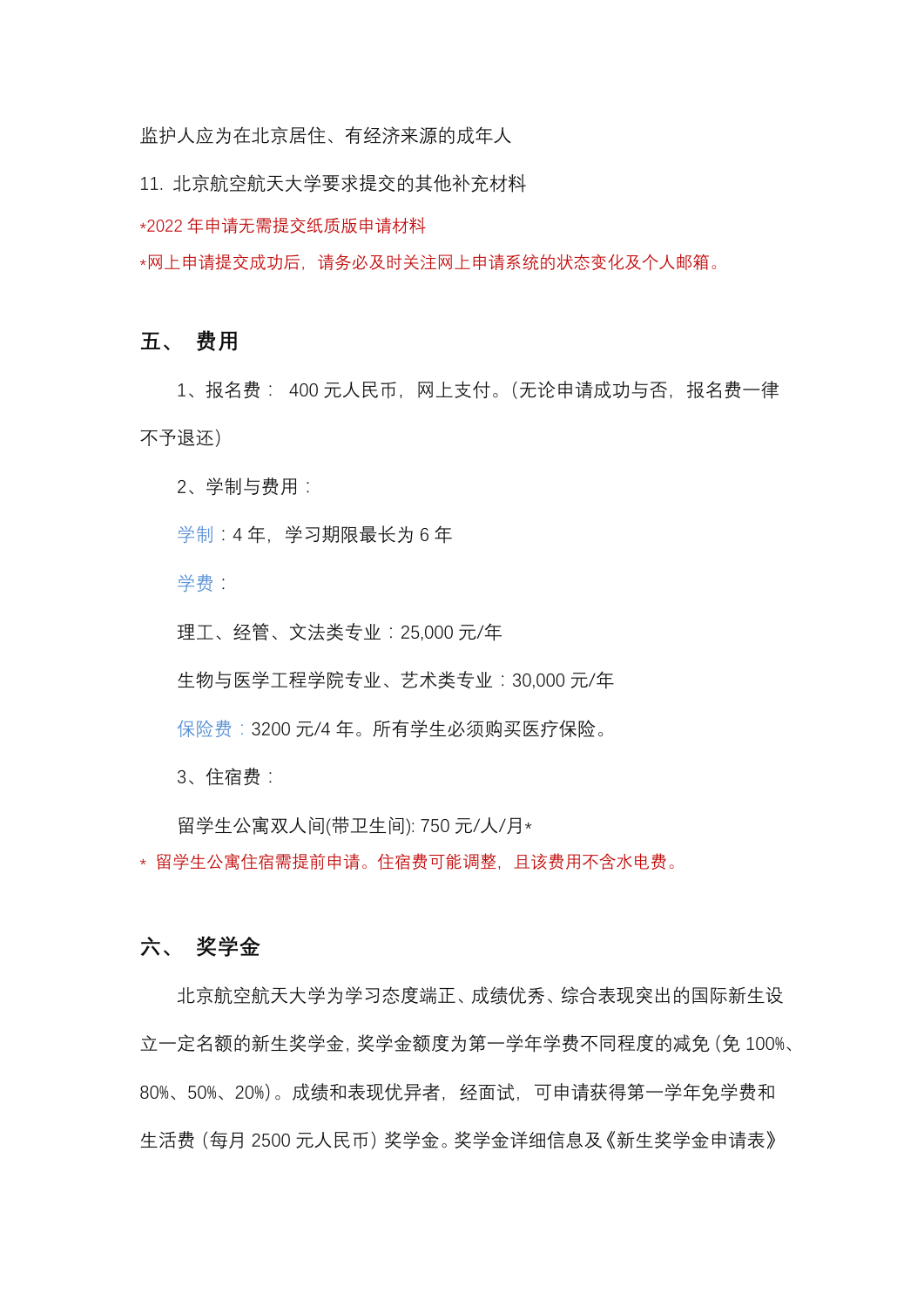## 下载, 请访问: https://is.buaa.edu.cn/info/1042/1369.htm

注:请将《新生奖学金申请表》连同入学申请材料一并通过在线申请系统提交, 否则视为不申请奖学金。

# **七、 专业目录**

|                                              | <b>School</b><br>学院                                                                              | Major<br>专业                                                                                        |
|----------------------------------------------|--------------------------------------------------------------------------------------------------|----------------------------------------------------------------------------------------------------|
| Natural<br>Science and<br>Engineering<br>理工类 | School of Materials Science<br>and<br>Engineering<br>材料科学与工程学院★<br>http://www.mse.buaa.edu.cn/   | Materials Science and Engineering<br>材料科学与工程                                                       |
|                                              |                                                                                                  | Nanomaterials and Technology<br>纳米材料与技术                                                            |
|                                              | School of Electronic<br><b>Information Engineering</b><br>电子信息工程学院<br>http://www.ee.buaa.edu.cn/ | Electronic Information Engineering<br>电子信息工程<br>http://www.ee.buaa.edu.cn/xyjj1/xyjs.htm           |
|                                              |                                                                                                  | Communication Engineering<br>通信工程                                                                  |
|                                              |                                                                                                  | Electronic Science and Technology<br>电子科学与技术                                                       |
|                                              |                                                                                                  | Traffic and Transportation Engineering (Civil<br>Aviation Information Engineering)<br>交通运输(民航信息工程) |
|                                              |                                                                                                  | Electromagnetic Field and Wireless Technology<br>电磁场与无线技术                                          |
|                                              |                                                                                                  | Integrated Circuit Design and Integrated System<br>集成电路设计与集成系统                                     |
|                                              |                                                                                                  | Optoelectronic Information Science and<br>Engineering<br>光电信息科学与工程                                 |
|                                              | School of Automation<br>Science and Electrical                                                   | Automation<br>自动化                                                                                  |
|                                              | Engineering<br>自动化科学与电气工程学<br>院<br>http://dept3.buaa.edu.cn/                                     | Electrical Engineering and Automation<br>电气工程及其自动化                                                 |
|                                              |                                                                                                  | Robot Engineering<br>机器人工程                                                                         |
|                                              | School of Energy and Power                                                                       | <b>Aircraft Power Engineering</b>                                                                  |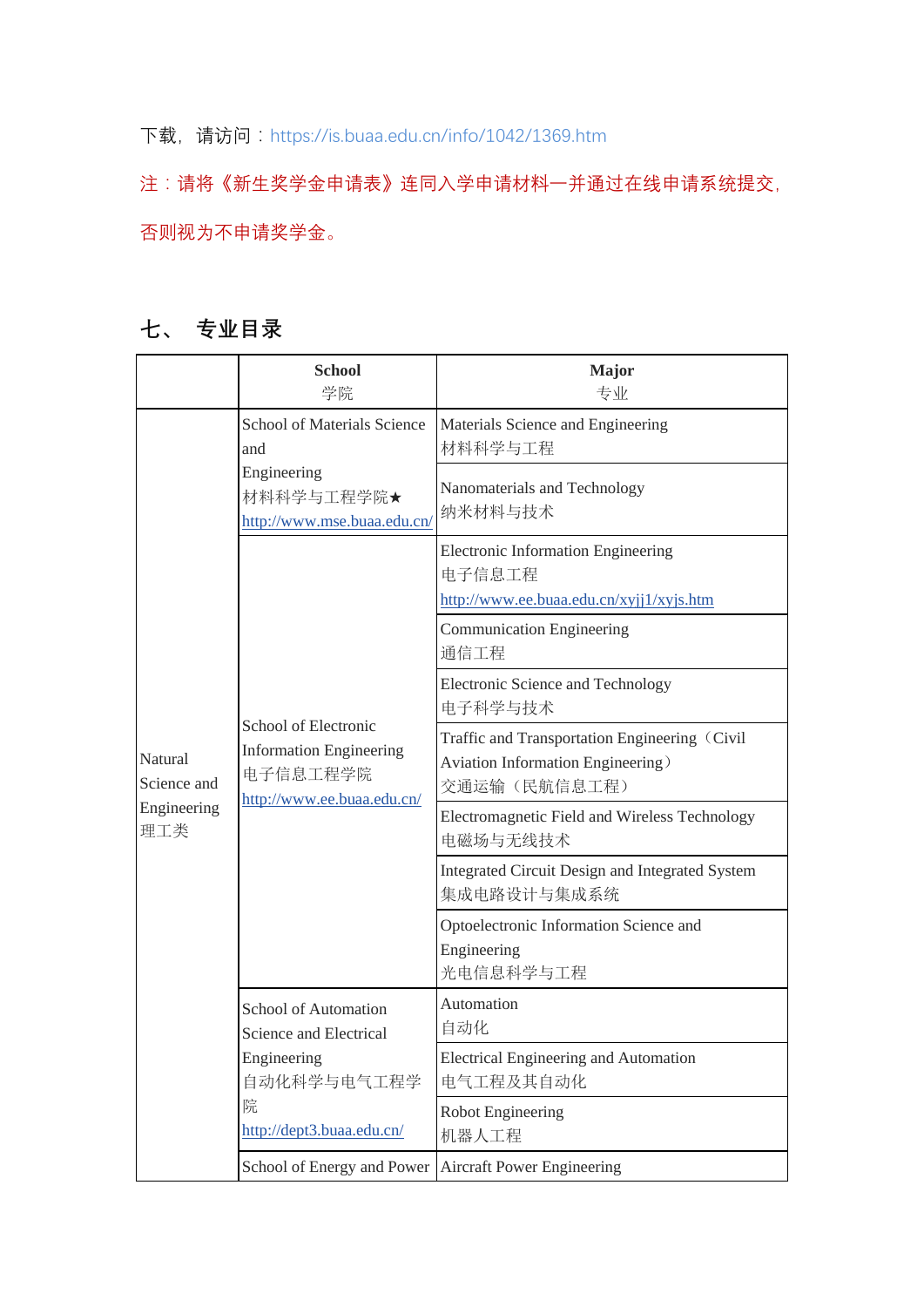|                                                                                                                                                                                                           | Engineering                                                                                  | 飞行器动力工程                                                                                                                                                 |
|-----------------------------------------------------------------------------------------------------------------------------------------------------------------------------------------------------------|----------------------------------------------------------------------------------------------|---------------------------------------------------------------------------------------------------------------------------------------------------------|
|                                                                                                                                                                                                           | 能源与动力工程学院●<br>http://sepe.buaa.edu.cn/                                                       | <b>Energy and Power Engineering</b><br>能源与动力工程                                                                                                          |
|                                                                                                                                                                                                           | School of Aeronautic<br>Science and Engineering<br>航空科学与工程学院★<br>http://www.ase.buaa.edu.cn/ | Flight Vehicle Design and Engineering<br>飞行器设计与工程<br>http://www.ase.buaa.edu.cn/info/1102/1966.htm<br>Aircraft Environment and Life Support Engineering |
|                                                                                                                                                                                                           |                                                                                              | 飞行器环境与生命保障工程<br><b>Engineering Mechanics</b><br>工程力学                                                                                                    |
|                                                                                                                                                                                                           |                                                                                              | <b>Intelligent Aircraft Technology</b><br>智能飞行器技术                                                                                                       |
|                                                                                                                                                                                                           |                                                                                              | Aircraft control and Information Engineering<br>飞行器控制与信息工程                                                                                              |
|                                                                                                                                                                                                           | School of Computer Science<br>and Engineering<br>计算机学院<br>http://scse.buaa.edu.cn/           | <b>Computer Science and Technology</b><br>计算机科学与技术<br>http://scse.buaa.edu.cn/English/Education/Undergra<br>duate program.htm                           |
|                                                                                                                                                                                                           | School of Mechanical                                                                         | Mechanical Engineering<br>机械工程<br>http://www.me.buaa.edu.cn/bkspy/bkzs.htm                                                                              |
|                                                                                                                                                                                                           |                                                                                              | Material Forming and Control Engineering<br>材料成型及控制工程                                                                                                   |
|                                                                                                                                                                                                           |                                                                                              | <b>Aircraft Manufacturing Engineering</b><br>飞行器制造工程                                                                                                    |
| <b>Engineering and Automation</b><br>http://www.me.buaa.edu.cn/<br>and Medical Engineering<br>生物与医学工程学院★<br>https://bme.buaa.edu.cn/<br>School of Transportation<br>Science and Engineering<br>交通科学与工程学院● | 机械工程及自动化学院★                                                                                  | Micro-electromechanical Systems Engineering<br>微机电系统工程                                                                                                  |
|                                                                                                                                                                                                           |                                                                                              | Robot Engineering<br>机器人工程                                                                                                                              |
|                                                                                                                                                                                                           |                                                                                              | <b>Intelligent Manufacturing Engineering</b><br>智能制造工程                                                                                                  |
|                                                                                                                                                                                                           |                                                                                              | <b>Industrial Design</b><br>工业设计                                                                                                                        |
|                                                                                                                                                                                                           | School of Biological Science                                                                 | <b>Biomedical Engineering</b><br>生物医学工程                                                                                                                 |
|                                                                                                                                                                                                           |                                                                                              | <b>Automotive Engineering</b><br>车辆工程                                                                                                                   |
|                                                                                                                                                                                                           |                                                                                              | Traffic and Transportation                                                                                                                              |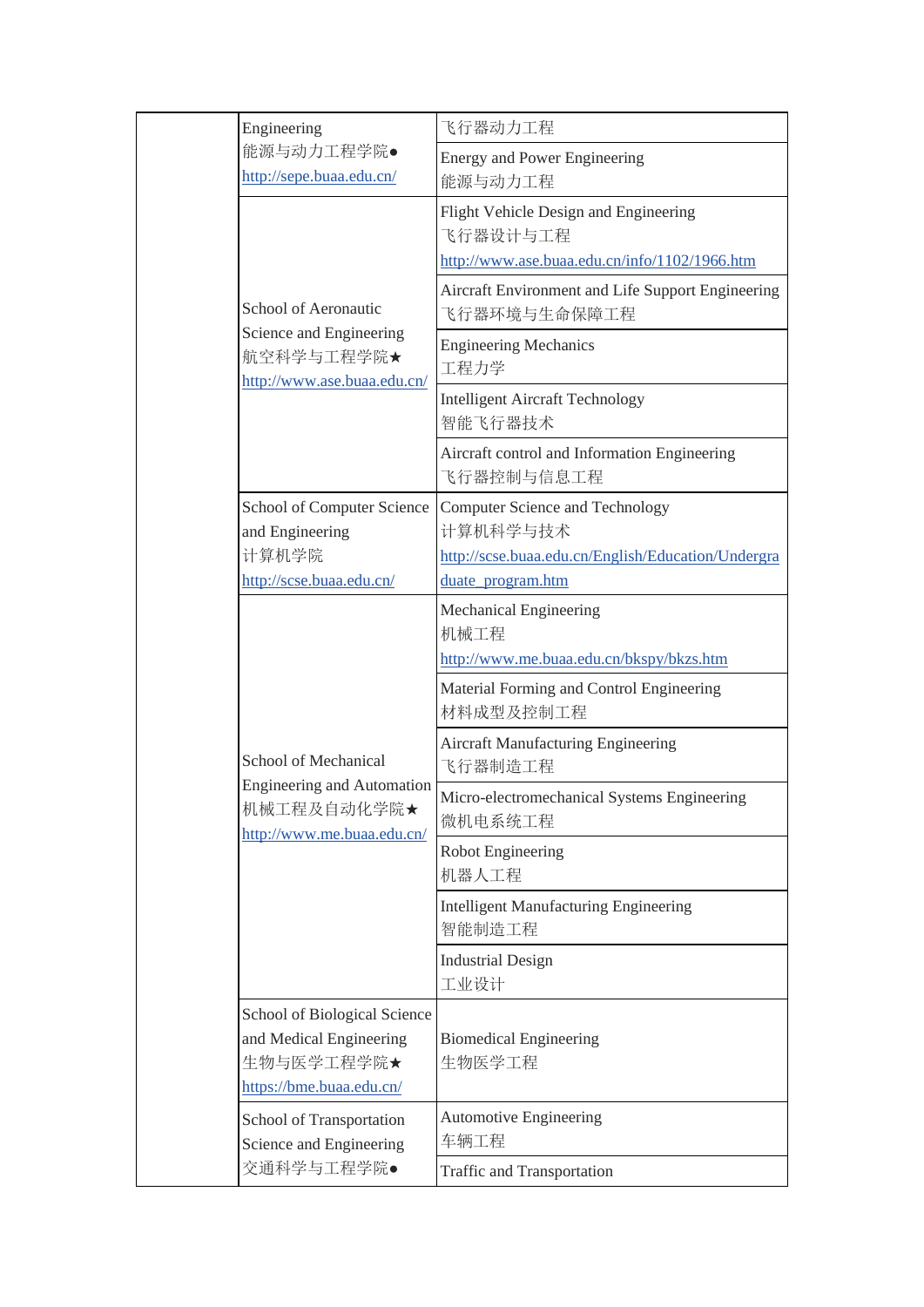|  | http://transportation.buaa.ed                                                                                                          | 交通运输                                                                              |
|--|----------------------------------------------------------------------------------------------------------------------------------------|-----------------------------------------------------------------------------------|
|  | u.cn/                                                                                                                                  | Aircraft Airworthiness Technology<br>飞行器适航技术                                      |
|  |                                                                                                                                        | Civil Engineering<br>土木工程<br>http://transportation.buaa.edu.cn/xkjs/xksz/tmgc.htm |
|  | School of Reliability and<br><b>Systems Engineering</b><br>可靠性与系统工程学院<br>https://rse.buaa.edu.cn/                                      | <b>Quality and Reliability Engineering</b><br>飞行器质量与可靠性                           |
|  | School of Astronautics<br>宇航学院●<br>http://www.sa.buaa.edu.cn/                                                                          | Flight Vehicle Design and Engineering<br>(Astronautics)<br>飞行器设计与工程(航天)           |
|  |                                                                                                                                        | <b>Aircraft Power Engineering (Astronautics)</b><br>飞行器动力工程(航天)                   |
|  |                                                                                                                                        | Detection Guidance and Control Technology<br>(Astronautics)<br>探测制导与控制技术(航天)      |
|  |                                                                                                                                        | Aircraft Control and Information Engineering<br>飞行器控制与信息工程                        |
|  |                                                                                                                                        | <b>Intelligent Aircraft Technology</b><br>智能飞行器技术                                 |
|  | School of Instrumentation<br>Science & Opto-electronics<br>Engineering<br>仪器科学与光电工程学院<br>http://yqgdxy.buaa.edu.cn/in<br>$dex$ . $isp$ | Opto-Electronics Information Science and<br>Engineering<br>光电信息科学与工程              |
|  |                                                                                                                                        | Measurement and Control Technology and<br>Instrument<br>测控技术与仪器                   |
|  |                                                                                                                                        | Detection Guidance and Control Technology<br>探测制导与控制技术(精密仪器)                      |
|  |                                                                                                                                        | Remote Sensing Science and Technology<br>遥感科学与技术                                  |
|  |                                                                                                                                        | <b>Intelligent Perception Engineering</b><br>智能感知工程                               |
|  | School of Software<br>软件学院                                                                                                             | Software Engineering<br>软件工程                                                      |
|  | http://soft.buaa.edu.cn/                                                                                                               | http://soft.buaa.edu.cn/zyjj.htm                                                  |
|  | <b>School of Mathematics</b><br>Sciences                                                                                               | Mathematics and Applied Mathematics<br>数学与应用数学                                    |
|  | 数学科学学院●                                                                                                                                | <b>Information and Computing Science</b>                                          |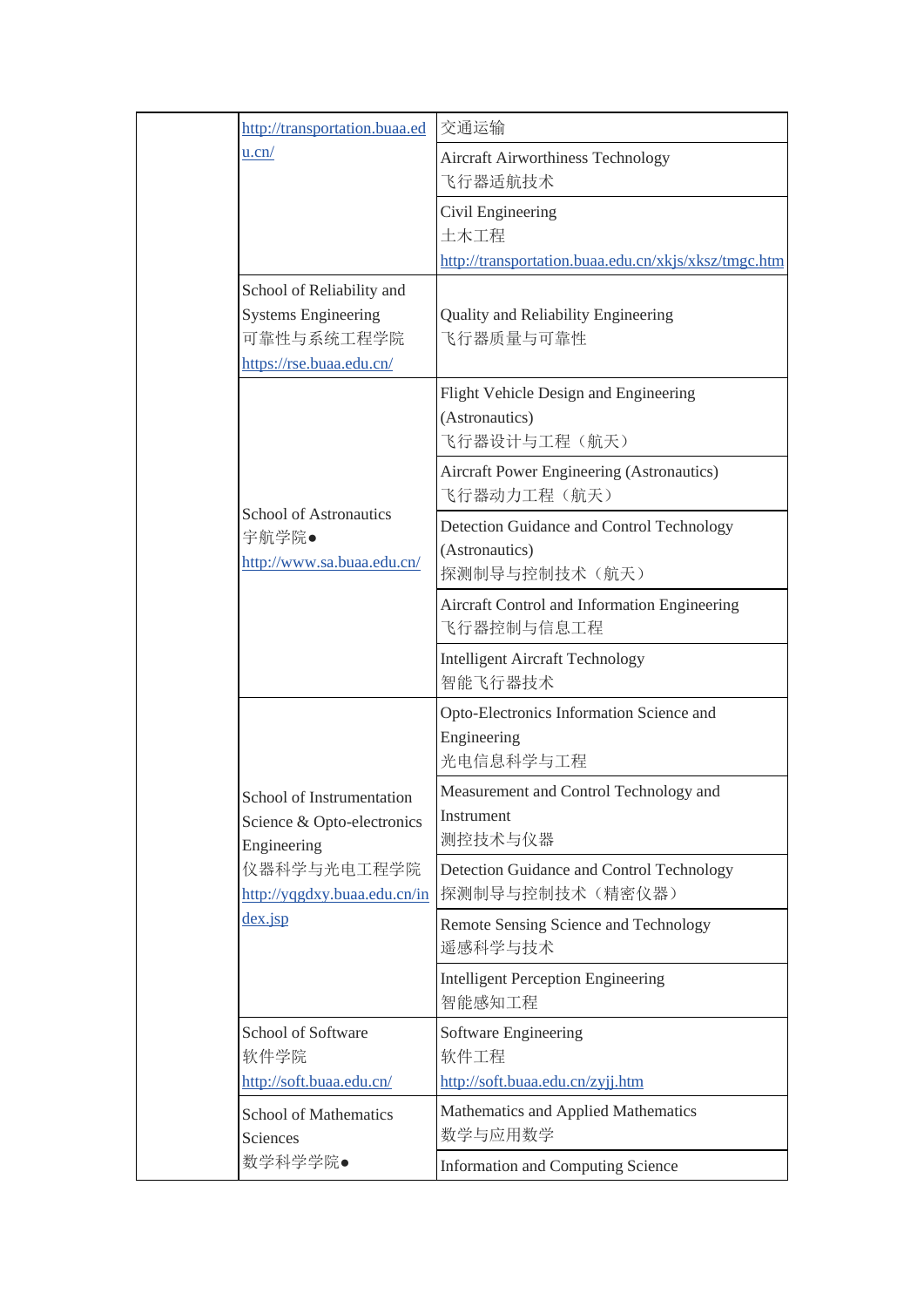|                                                                                                                                                                                                 | http://math.buaa.edu.cn/                                                   | 信息与计算科学                                                                                   |
|-------------------------------------------------------------------------------------------------------------------------------------------------------------------------------------------------|----------------------------------------------------------------------------|-------------------------------------------------------------------------------------------|
| School of Physics<br>物理学院●<br>http://physics.buaa.edu.cn/<br>Sino-French Engineer<br>School<br>中法工程师学院★<br>http://ecpkn.buaa.edu.cn/<br>School of Chemistry<br>化学学院●<br>http://sce.buaa.edu.cn/ |                                                                            | <b>Information Security</b><br>信息安全                                                       |
|                                                                                                                                                                                                 |                                                                            | <b>Statistics</b><br>统计学                                                                  |
|                                                                                                                                                                                                 |                                                                            | <b>Applied Physics</b><br>应用物理学                                                           |
|                                                                                                                                                                                                 |                                                                            | <b>Nuclear Physics</b><br>核物理                                                             |
|                                                                                                                                                                                                 |                                                                            | Physics<br>物理学                                                                            |
|                                                                                                                                                                                                 | Mathematics and Applied Mathematics<br>数学与应用数学                             |                                                                                           |
|                                                                                                                                                                                                 |                                                                            | <b>Information and Computing Science</b><br>信息与计算科学                                       |
|                                                                                                                                                                                                 |                                                                            | <b>Applied Physics</b><br>应用物理学                                                           |
|                                                                                                                                                                                                 |                                                                            | <b>Engineering Mechanics</b><br>工程力学                                                      |
|                                                                                                                                                                                                 | School of Space and<br>Environment                                         | <b>Applied Chemistry</b><br>应用化学                                                          |
|                                                                                                                                                                                                 |                                                                            | Chemicobiology<br>化学生物学                                                                   |
|                                                                                                                                                                                                 |                                                                            | Space Science and Technology<br>空间科学与技术                                                   |
| 空间与环境学院●<br>http://sse.buaa.edu.cn/<br>Schoolof Integrated Circuit<br>Scienceand Engineering<br>集成电路科学与工程学院                                                                                     | <b>Environmental Engineering</b><br>环境工程                                   |                                                                                           |
|                                                                                                                                                                                                 | http://www.sme.buaa.edu.cn/                                                | Microelectronics Science and Engineering<br>微电子科学与工程                                      |
| Management<br>经管类                                                                                                                                                                               | School of Economics and<br>Management<br>经济管理学院<br>http://sem.buaa.edu.cn/ | Project Management<br>工程管理                                                                |
|                                                                                                                                                                                                 |                                                                            | Information Management and Information System<br>信息管理与信息系统                                |
|                                                                                                                                                                                                 |                                                                            | <b>Industrial Engineering</b><br>工业工程<br>http://semen.buaa.edu.cn/Academics/Undergraduate |
|                                                                                                                                                                                                 |                                                                            | .htm                                                                                      |
|                                                                                                                                                                                                 |                                                                            | Finance(Financial Engineering)                                                            |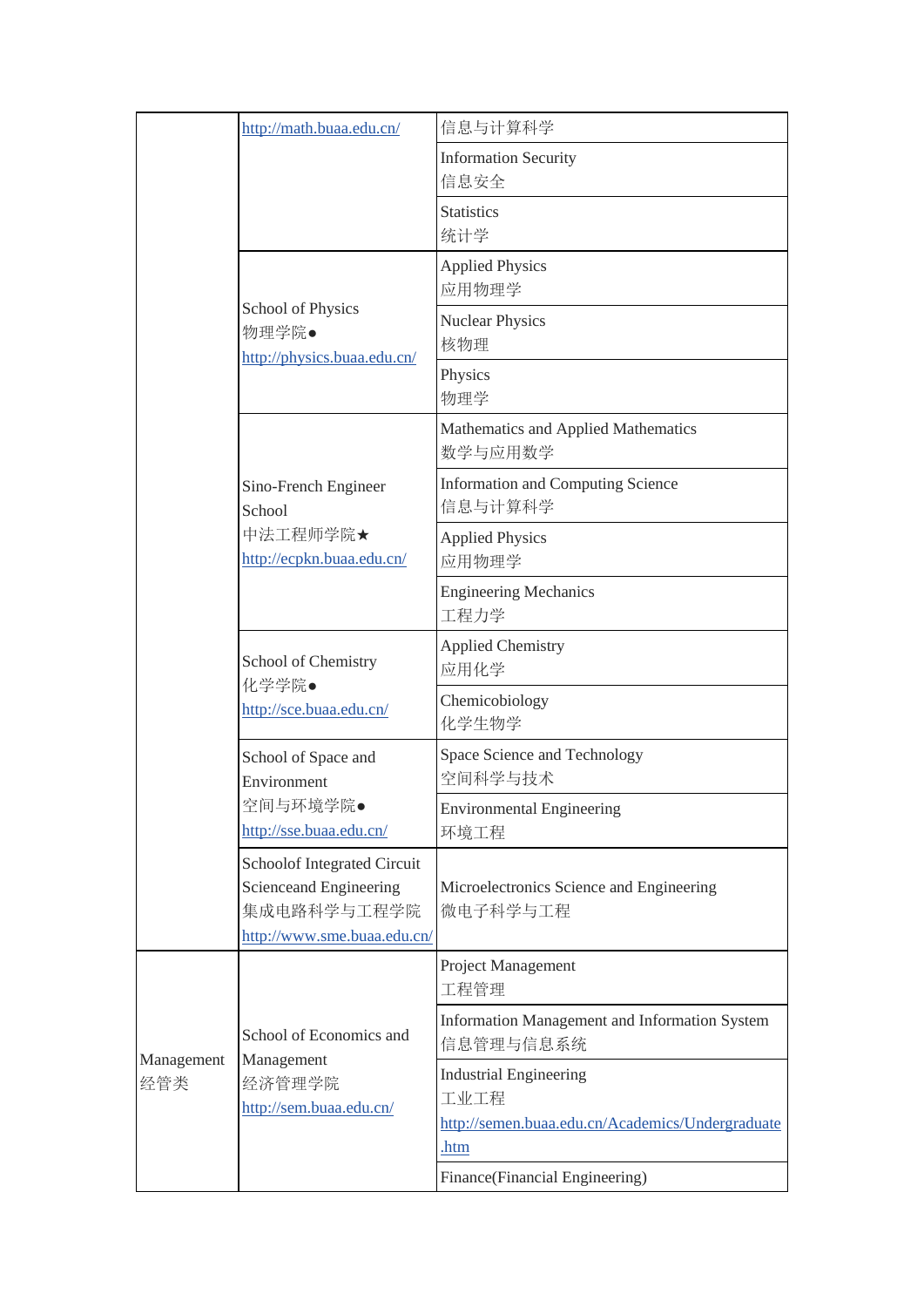|                                            |                                                                    | 金融学<br>(金融工程)                                       |
|--------------------------------------------|--------------------------------------------------------------------|-----------------------------------------------------|
|                                            |                                                                    | <b>Economic Statistics</b><br>经济统计学                 |
|                                            |                                                                    | <b>Energy Economics</b><br>能源经济                     |
|                                            |                                                                    | Accounting<br>会计学                                   |
|                                            |                                                                    | <b>International Economics and Trade</b><br>国际经济与贸易 |
| Humanities<br>Literature and<br>Law<br>文法类 | School of Foreign<br>Languages<br>外国语学院<br>http://fld.buaa.edu.cn/ | English<br>英语                                       |
|                                            |                                                                    | Translation<br>翻译                                   |
|                                            |                                                                    | German<br>德语                                        |
|                                            | School of Law<br>法学院                                               | Laws<br>法学                                          |
|                                            | http://fxy.buaa.edu.cn/                                            | http://fxy.buaa.edu.cn/xygk.htm                     |
| Art                                        | School of New Media Art<br>and Design                              | <b>Visual Communication Design</b><br>视觉传达设计        |
| 艺术类                                        | 新媒体艺术与设计学院<br>http://art.buaa.edu.cn/                              | Painting<br>绘画                                      |

★表示该学院部分课程设在沙河校区 ●表示该学院全部课程设在沙河校区

# **八、 考核与录取流程**